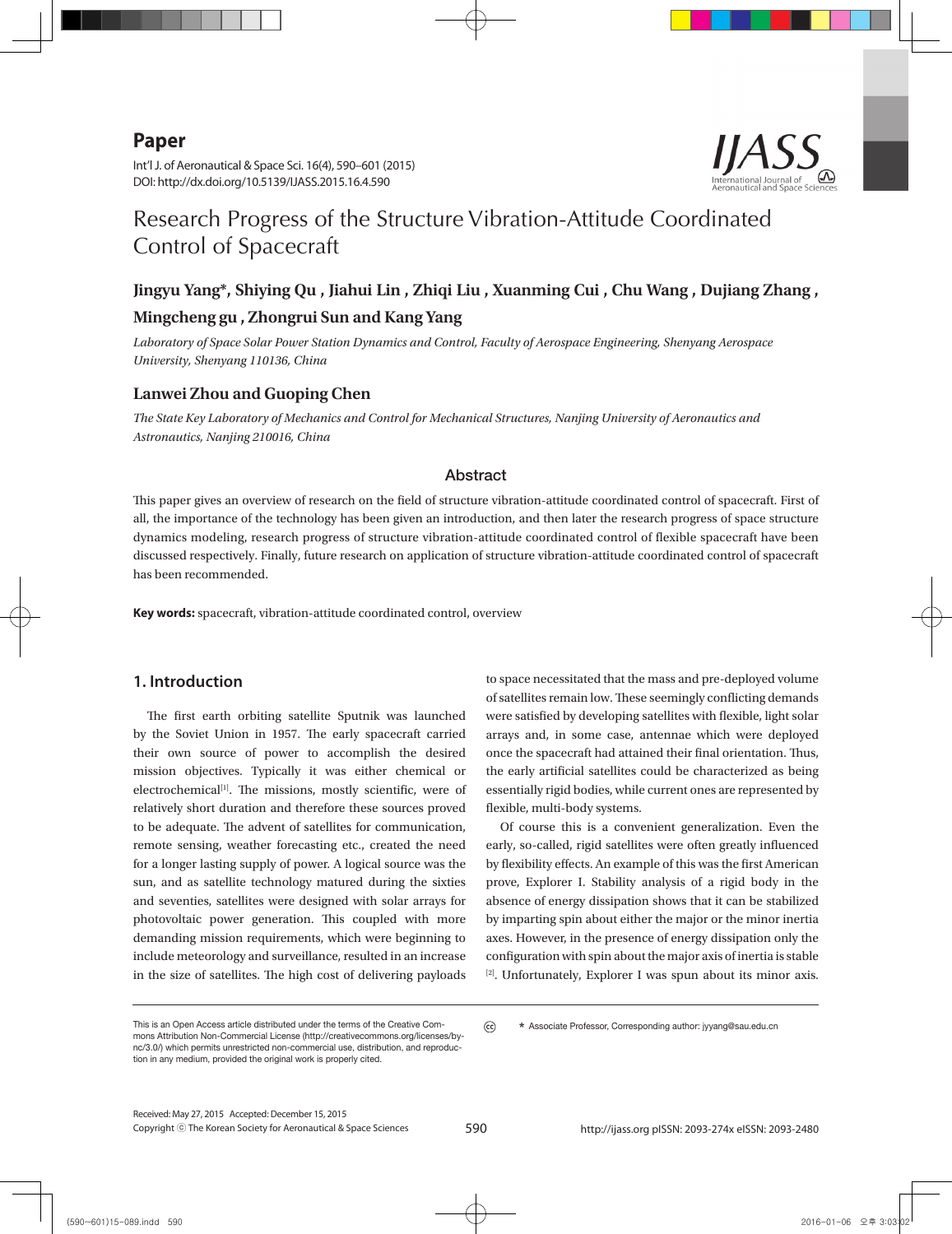Furthermore, it was equipped with small, flexible antennae which were a source of energy dissipation, rendering its librational behaviour unstable. Within ninety minutes of orbit injection it was tumbling to the dismay of engineers at the Jet Propulsion Laboratory (JPL)<sup>[3]</sup>. The flexible character of modern spacecraft is much more pronounced as illustrated by a few examples of contemporary interest:

The Japanese Space Flyer Unit (SFU), an unmanned, reusable, free-flying platform for multipurpose use, is scheduled for launch by the H-II rocket in 1995. It consists of an octogonally shaped central body of about 5 m in width, with two solar arrays each approximately 10 m in width, with two solar arrays each approximately 10 m in length.

The European Space Agency's (ESA) L-SAT (Large Satellite system, Olympus-I) was launched in 1989. It is an advanced multipurpose communications platform with two solar arrays extending to 25 m, tip-to-tip. A follow-up to Olympus-I is proposed with solar panels that extending beyond 35 m.

The Earth Observing System (EOS) is aimed at remote sensing of global environmental changes. Comprising of a system of around 50-90 satellites in Low Earth Orbit (LEO), it is aimed at monitoring phenomena such as global warming, carbon dioxide and methane concentrations, loss of vegetation, etc. A typical EOS spacecraft has an asymmetric geometry, with as single solar panel extending from the satellite's main body.

The proposed Space Station, a permanently manned platform being developed collaboratively by the United States, ESA, Japan, Canada and the recently added partner Russia. The principle objective of the program is the utilization of space for scientific research and technology development. The proposed space station has undergone numerous configurational changes since its inception, and will likely undergo more modification before it becomes a reality by the turn of the century. The current design of the station consists of a 110 m long central truss-like structure called the Power Boom. Attached to both ends of the Boom are plate-like solar arrays, each extending to 33 m.

Challenges in the area of spacecraft control in clued simultaneous libration and vibration and shape control, presence of large mechanical flexibilities and require of stringent vibration suppression and pointing accuracies. Balas<sup>[4]</sup> has highlighted the characteristics of space structures as

- I distributed parameter systems, consequently infinite dimensional in theory, and very large dimensional in practice.
- II systems with many closely spaced low resonant frequencies.
- III systems with poorly known natural damping  $(\approx 0.5)$

percent critical) and very light.

- IV systems whose behavioral prediction in space via onearth testing is quite limited.
- V systems whose requirements for shape, orientation, alignment, vibration suppression, and pointing accuracy are very stringent.

Spacecraft experience of the past five decades (see Table 1) indicates that control/structure interaction effects must be included in the design process, even for the traditional spacecraft configurations. Most importantly the advent of the Space Transportation System (STS) has sparked the conception of advanced space system configurations for which structural flexibility is not merely a matter of marginal impact but actually dominates projected system performance. It was recognized in the late 1970s that the highly flexible advanced space system concepts involving many sensors and effectors require the development of correspondingly advanced multi-input, multi-output (MIMO) control design techniques. Over the ensuing decade, the technical challenges of this development have stimulated the emergence of a distinct technological field which may be termed "Structure Vibration and Coordinated Attitude Control of Spacecraft".

## **2. Research Progress Of Space Structure Dynamics Modeling**

In the 70's of last century, the famous American scientists called Likins who engaged in the study of spacecraft dynamics has done a lot of research on the flexible system dynamics modeling. In the late 1970s, many foreign scholars thought the future development trend of large spacecraft is beginning to the theoretical research of large space structure dynamics modeling, particularly studying the large space platform, large manned space station and space base, etc. After 80's of last century, with the rapid development of computer technology and finite element technology, the study of flexible multi-body system dynamics has been popular, many scholars like Boland, Meirovitch, Hughes, Modi, Huston, Shabana and Kane have made outstanding contributions in researching and development of flexible multi-body spacecraft dynamics modeling. So far, the flexible multi-body system dynamics modeling methods which has obvious advantages are modal synthesis method, Geometric precision method, the absolute nodal coordinate method, the hybrid coordinate method and integrated modeling method.

The core idea of **the modal synthesis method** is that flexible body described by modal linear superposition in the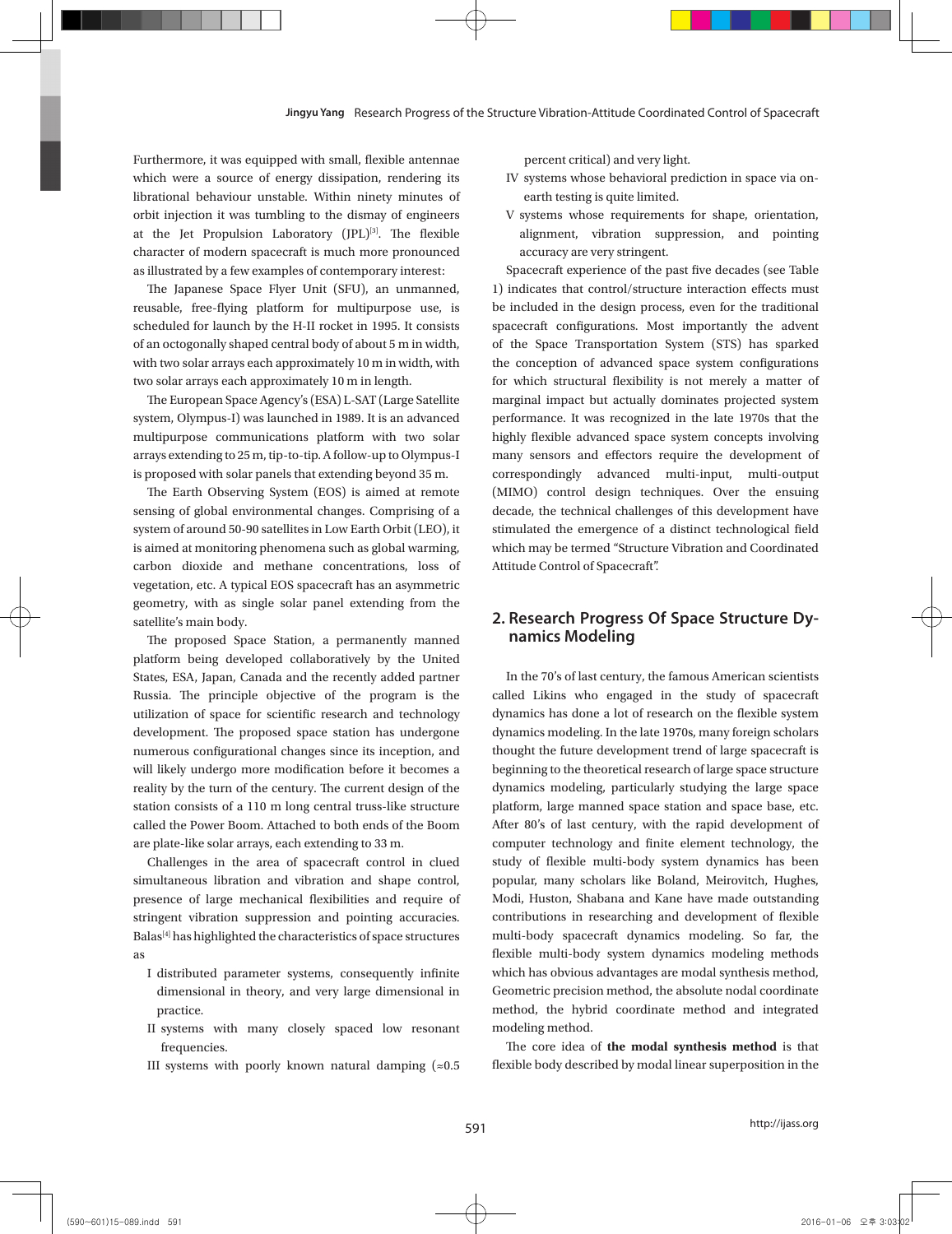Int'l J. of Aeronautical & Space Sci. 16(4), 590–601 (2015)

reference coordinate system because the deformation of it is small. Its disadvantage is that the method can only describe the deformation problems but don't suitable for flexible multi-body system dynamics modeling under the conditions of large deformation and large rotation.

**Geometric precision method** proposed by Professor SIMO, its core idea is to select the rotation vector. There are 3 components regarding as generalized coordinates. But it is

Table 1. Control/structure interaction problems have occurred in every stage of space system life cycles with impact ranging from moderate to very serious

| Year | Satellite                                              | Control                             | Problem                                                     | Probable explanation for problem(s)                                                                                                                                                                            |
|------|--------------------------------------------------------|-------------------------------------|-------------------------------------------------------------|----------------------------------------------------------------------------------------------------------------------------------------------------------------------------------------------------------------|
| 1958 | Explorer 1                                             | technique<br>Spin                   | Unstable                                                    | Energy dissipation in whip antennas                                                                                                                                                                            |
| 1962 | Mariner                                                | stabilized<br>Attitude              | Stable, gyros                                               | Solar panel flexibilty changed center of gravity                                                                                                                                                               |
| 1962 | Alouette 1                                             | thrusters<br>Spin                   | saturated<br>Rapid spin decay                               | Solar torque on thermally deformed vehicle                                                                                                                                                                     |
| 1963 | 1963-22a                                               | stabilized<br>Gravity<br>stabilized | Vibrations excessive,<br>but within<br>specification        | Boom bending due to solar heating                                                                                                                                                                              |
| 1966 | OGO III                                                | Reaction<br>wheel                   | <b>Excessive oscillations</b><br>in attitude                | Control system interaction with flexible booms                                                                                                                                                                 |
| 1966 | OGO IV                                                 | Gravity<br>stabilized               | 1-2-deg oscillation                                         | Solar radiation induced boom bending                                                                                                                                                                           |
| 1969 | TACSAT 1                                               | Spin<br>stabilized                  | Limit cycle, but<br>within specification                    | Energy dissipation in bearing assembly                                                                                                                                                                         |
| 1969 | ATS V                                                  | Spin<br>stabilized                  | Unstable                                                    | Energy dissipation in heat pipes                                                                                                                                                                               |
| 1972 | <b>DMSP</b>                                            | 3-Axis<br>torque<br>balance         | Solar array and<br>controller interacted                    | Design was based on rigid body                                                                                                                                                                                 |
| 1973 | Mariner 10                                             | Attitude<br>thrusters               | Unstable roll,<br>depleted fuel                             | Thrusters and gyros noncollocated with<br>flexible panels between them                                                                                                                                         |
| 1977 | Voyager                                                | Attitude<br>thrusters               | Flutter of boom<br>antenna                                  | Thermal bending coupled with low torsional stiffness                                                                                                                                                           |
| 1978 | Communications<br><b>Technology Satellite</b><br>(CTS) | Spin<br>stabilized                  | Unstable                                                    | Three-axis stabilized satellite experienced "Thermal<br>elastic shock" during eclipse transitions                                                                                                              |
| 1980 | <b>LANDSAT 4/5</b>                                     | Attitude<br>thrusters               | Vibrations excessive                                        | "Thermal snap" experienced during orbital eclipse<br>transitions due thermal bending of large single wing<br>solar array                                                                                       |
| 1982 | LANDSAT                                                | Spin<br>stabilized                  | 0.1-deg oscillation                                         | Thermal bending induced by entering and leaving<br>umbra                                                                                                                                                       |
| 1984 | <b>LEASAT</b>                                          | Spin<br>stabilized                  | Orbit transfer<br>instability                               | Unexpected liquid slosh modes                                                                                                                                                                                  |
| 1987 | Zenith Star                                            | Attitude<br>thrusters               | Nonrepeatable modal<br>frequencies for<br>identical parts   | Variability of materials and geometry                                                                                                                                                                          |
| 1989 | Galileo                                                | Spin<br>stabilized                  | Schedule impacted,<br>system identification<br>added        | Structural frequencies close to control bandwidth,<br>model uncertain                                                                                                                                          |
| 1989 | Magellan                                               | Attitude<br>thrusters               | Design cost and<br>schedule impact,<br>redesign control law | Design of solar panels ignored attitude control system<br>during solid rocket motor burn                                                                                                                       |
| 1990 | Harbert Space<br>Telescope                             | Attitude<br>thrusters               | Vibrations excessive                                        | "Jitter" phenomenon attributed to thermally-induced<br>vibrations of FRUSA                                                                                                                                     |
| 1991 | Upper Atmosphere<br>Research Satellite<br>(UARS)       | Attitude<br>thrusters               | Vibrations excessive                                        | "Thermal snap"disturbances during eclipse transitions<br>attributed to rapid thermal bending of large single<br>wing solar array                                                                               |
| 1992 | <b>TOPEX</b>                                           | Attitude<br>thrusters               | Vibrations excessive                                        | "Thermal snap"disturbances during eclipse transitions<br>attributed to rapid thermal bending of large single<br>wing solar array                                                                               |
| 1994 | <b>INSAT-II</b>                                        | Attitude<br>thrusters               | Vibrations excessive                                        | Thermal bending of solar array and solar sail mast                                                                                                                                                             |
| 1995 | Mir space station                                      | Attitude<br>thrusters               | Vibrations excessive                                        | Thermally-Induced Structural Motions of a solar array<br>wing on the Kvant-II module observed orbital eclipse<br>transitions                                                                                   |
| 1996 | Spartan                                                | Spin<br>stabilized                  | Unstable roll                                               | Thrusters and gyros noncollocated with flexible panels<br>between them                                                                                                                                         |
| 1996 | Space Flyer Unit<br>(SFU)                              | Attitude<br>thrusters               | Vibrations excessive                                        | Thermally-Induced Structural Motions of flexible<br>blanket solar array during orbital eclipse transitions                                                                                                     |
| 1997 | Adeos-1                                                | Attitude<br>thrusters               | Unstable roll,<br>depleted fuel                             | Thermally-Induced Structural Motions of flexible<br>blanket solar array, Failure of solar array due to<br>thermal expansion and contraction solar cell blanket<br>beyond limits of solar array tension control |
| 1999 | Shen Zhou-1                                            | Attitude<br>thrusters               | Limit cycle, but<br>within specification                    | Structural frequencies close to control bandwidth,<br>model uncertain                                                                                                                                          |
| 2001 | Shen Zhou-2                                            | Attitude<br>thrusters               | Limit cycle, but<br>within specification                    | Structural frequencies close to control bandwidth,<br>model uncertain                                                                                                                                          |
| 2001 | Mir space station                                      | Attitude<br>thrusters               | Limit cycle, but<br>within specification                    | Structural frequencies close to control bandwidth,<br>model uncertain                                                                                                                                          |
| 2002 | Shen Zhou-3                                            | Attitude<br>thrusters               | Limit cycle, but<br>within specification                    | Structural frequencies close to control bandwidth,<br>model uncertain                                                                                                                                          |
| 2002 | Shen Zhou-4                                            | Attitude<br>thrusters               | Limit cycle, but<br>within specification                    | Structural frequencies close to control bandwidth,<br>model uncertain                                                                                                                                          |
| 2003 | Shen Zhou-5                                            | Attitude<br>thrusters               | Limit cycle, but<br>within specification                    | Structural frequencies close to control bandwidth,<br>model uncertain                                                                                                                                          |
| 2005 | Shen Zhou-6                                            | Attitude<br>thrusters               | Limit cycle, but<br>within specification                    | Structural frequencies close to control bandwidth,<br>model uncertain                                                                                                                                          |
| 2006 | Express-AM11                                           | Spin<br>stabilized                  | Orbit transfer<br>instability                               | Space debris impact                                                                                                                                                                                            |
| 2008 | Shen Zhou-7                                            | Attitude<br>thrusters               | Limit cycle, but<br>within specification                    | Structural frequencies close to control bandwidth,<br>model uncertain                                                                                                                                          |

**DOI: http://dx.doi.org/10.5139/IJASS.2015.16.4.590** 592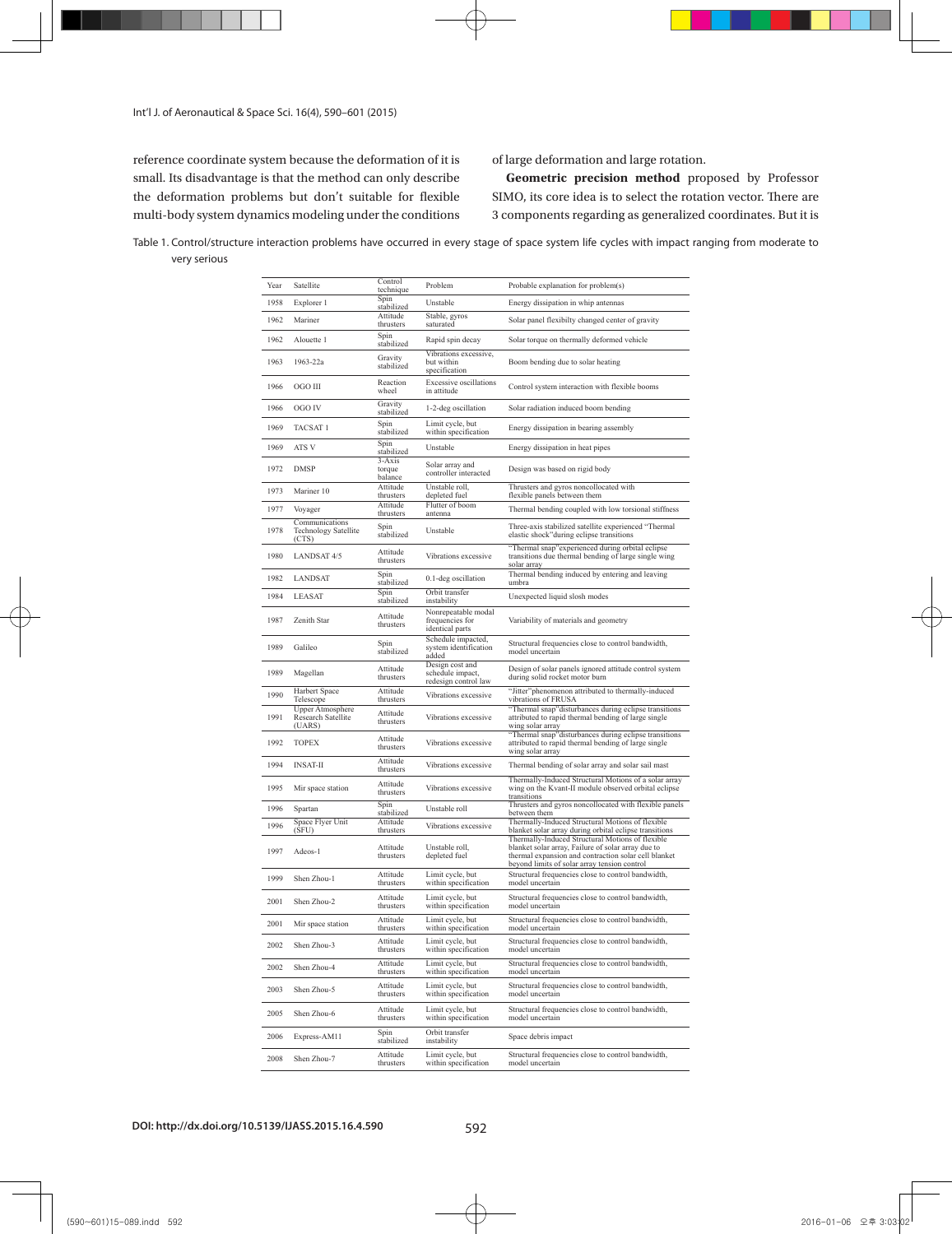not used much in the field of dynamics of flexible multi-body system because of its "singularity" problem.

**The absolute nodal coordinate method** which is proposed by Shabana (1996), does not use any hypothesis, direct build a finite element model which can accurately describe the finite element model of the flexible body with large rotation and deformation. Compared with the traditional method of modeling flexible multi-body system, this method which unified describes flexible body's rigid body motion and elastic deformation by interpolation function in the inertial coordinate system is very suitable to describe the dynamics with both large rotation and large deformation. So, it is considered to be a milestone in the history of the development of dynamics of flexible multibody systems. *Finite element study* includes the beam element, plate element and membrane element. Beam element types include variable length tether element, three node plane shear beam, curved beam element, twodimensional ANCF shear deformation beam element with 16 free degrees; Membrane element<sup>[5]</sup> was used in the analysis of complex membrane system under the condition of large deformation and fold; Triangular thin plate element breaks through the limitation of element to solve the problem of rectangular plate, and make it probably to solve the plate in arbitrary shapes.

Shabana<sup>[6]</sup> provided a simple planar beam element and beams and plates could be treated as isoparametric elements; Berzeri<sup>[7]</sup> presented four different planar beam elements and developed simple and accurate elastic force models that could be used in the absolute nodal co-ordinate formulation for the analysis of two-dimensional beams; Based on the theory of continuous medium mechanics, Omar<sup>[8]</sup> provided a kind of two-dimensional shear deformable beam element; Kerkkanen<sup>[9]</sup> provided a kind of linear beam finite element which can effectively reduce the unlocking problem. Futher more, Dufva and Sopanen<sup>[10,11]</sup> provided new kind of three-dimensional beam element and two-dimensional shear deformable beam element based on the absolute nodal coordinate formulation; Garcia-Vallejo and Mikkola<sup>[12]</sup> introduced a new absolute nodal coordinatebased finite element. The introduced element used redefined polynomial expansion together with a reduced integration procedure. The performance of the introduced element was studied by means of certain dynamic problems. The element exhibits a competent convergence rate and it did not suffer from the previously mentioned locking effects; Sugiyama [13] developed a curved beam element for the analysis of large deformation of flexible multi-body systems using the absolute nodal coordinate formulation. It was employed to alleviate the locking associated with the cross-section

deformation; Pengfei et al<sup>[14]</sup>.examined the effect of the order of interpolation on the modes of deformation of the beam cross section using ANCF finite elements. And a new twodimensional shear deformable ANCF beam element was developed. The new finite element employs a higher order of interpolation, and allowed for new cross section deformation modes that could not be captured using previously developed shear deformable ANCF beam elements. Cheng Liu and Qiang Tian<sup>[15]</sup> proposed a new spatial curved slender-beam finite element and a new cylindrical shell finite element in the frame of gradient-deficient Absolute Nodal Coordinate Formulation (ANCF), four case studies including both static and dynamic problems were given to validate the proposed beam and cylindrical shell elements of gradient-deficient ANCF; Mikkola<sup>[16]</sup> discussed the generalization of the formulation to the case of shell elements and presented two different plate elements as examples of the implementation of the proposed method; Dmitrochenko<sup>[17]</sup> proposed a way to generate new finite elements in the absolute nodal coordinate formulation (ANCF) and use a generalization of displacement fields and degrees of freedom (d.o.f.) of ordinary finite elements used in structural mechanics; Yoo et al.<sup>[18]</sup> show the validity of the absolute nodal coordinate formulation (ANCF) by comparing to the real experiments; Dmitrochenko<sup>[19]</sup> introduced two triangular plate elements based on the absolute nodal coordinate formulation (ANCF). Previous plate developments in the absolute nodal coordinate formulation have focused on rectangular elements that are difficult to use when arbitrary meshes need to be described. The elements introduced had overcome this problem and represented an important addition to the absolute nodal coordinate formulation.

On the research of numerical algorithm, Grzegorz<sup>[20]</sup> devoted to the analysis of selected differential-algebraic equations (DAEs) of index 3 solvers, which were applied to simulations of simple mechanisms; Orzechowski<sup>[21]</sup> proposed the new integral method which could analyze the beam with circular cross section obtained by the absolute nodal coordinate method, overcoming constraints which beam cross section shape is rectangular when integrals for beam by standard space Gauss Legendre integral method; Hussein and Negrut<sup>[22]</sup> showed that the CPU time associated with the HHT-I3 integrator did not change significantly when the stiffness of the bodies increases, while in the case of the explicit Adams method the CPU time increased exponentially. The fundamental differences between the solution procedures used with the implicit and explicit integrations were also discussed; Hiroki Yamashita<sup>[23]</sup> obtained numerical convergence of finite element solutions by using the B-spline approach and the absolute nodal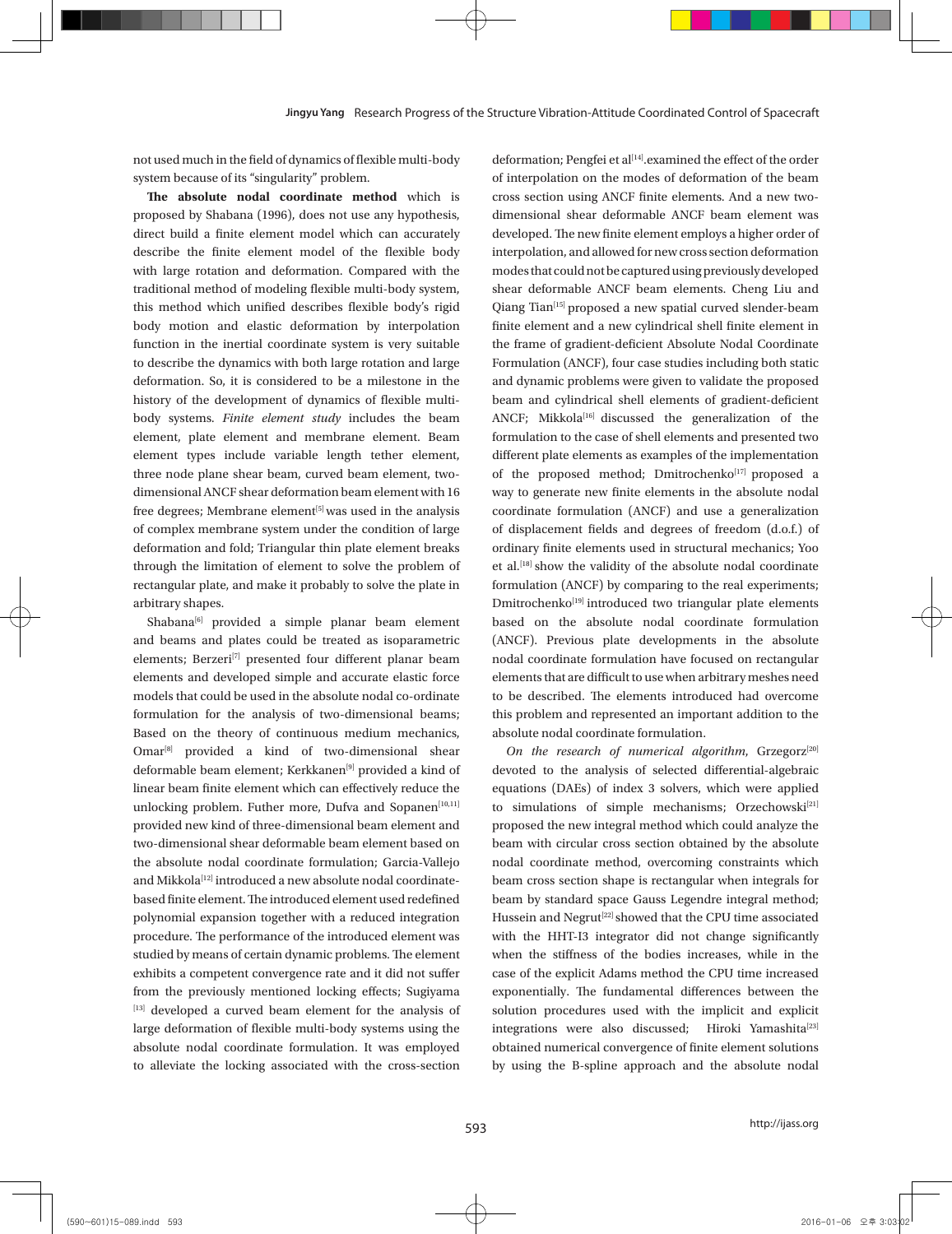coordinate formulation; Chijie [24]discussed about the dynamic and thermal analyses of flexible structures in orbit; Souh [25] developed a new plane beam dynamic formulation for constrained multibody system dynamics; Garcia-Vallejo<sup>[26]</sup> developed a new procedure for evaluating the elastic forces, the elastic energy and the jacobian of the elastic forces in the absolute nodal coordinate formulation. For this procedure, it was fundamental to use some invariant sparse matrices that were integrated in advance and have the property of transforming the evaluation of the elastic forces in a matrix multiplication process. The use of the invariant matrices avoids the integration over the volume of the element for every evaluation of the elastic forces. Great advantages could be achieved from these invariant matrices when evaluating the elastic energy and calculating the jacobian of the elastic forces as well; Ting Pi and Yunqing Zhang<sup>[27]</sup>proposed a new method to deduce system sensitivity equations. With this approach, the system sensitivity equations were constructed by assembling the element sensitivity equations with the help of invariant matrices, which resulted in the advantage that the complex symbolic differentiation of the dynamic equations was avoided when the flexible multibody system model was changed. Besides that, the dynamic and sensitivity equations formed with the proposed method could be efficiently integrated using HHT-I3 method, which made the efficiency of the direct differentiation method comparable to that of the adjoint variable method when the number of design variables was not extremely large.

*On the research of the constitutive model*, it mainly includes the research of nonlinear constitutive model and elastic material constitutive model. Yunqing Zhang and Qiang Tian[28]employed a new finite element formulation for dynamics analysis of a viscoelastic flexible multibody system. The viscoelastic constitutive equation used to describe the behavior of the system was a three-parameter fractional derivative model. Based on continuum mechanics, the three-parameter fractional derivative model was modified and the proposed new fractional derivative model could reduce to the widely used elastic constitutive model, which met the continuum mechanics law strictly for pure elastic materials.

Maqueda and LG M<sup>[29,30]</sup>presented beam models that employ general nonlinear constitutive equations using finite elements based on the nonlinear absolute nodal coordinate formulation. These results showed that the use of nonlinear constitutive models could significantly enhance the performance and improve the computational efficiency of the finite element models based on the absolute nodal coordinate formulation. The results also showed that when linear constitutive models were used

in the large deformation analysis, singular configurations were encountered and basic formulas such as *Nanson's formula* were no longer valid; Sugiyama<sup>[31]</sup>investigated the performance of different numerical integration methods in the dynamic analysis of large elasto-plastic deformation problems. It was shown that all these methods, in the case of convergence, yield a solution that satisfies the principle of work and energy without the need of taking any special measures; Kübler L and Eberhard<sup>[32]</sup>proposed an approach in order to consider structural damping using a viscous extension for hyper-elastic materials of neo-Hooke type; Garcia-Vallejo and Valverde<sup>[33]</sup>presented an internal damping model based on linear viscoelasticity for the absolute nodal coordinate formulation and proposed a practical procedure for estimating the parameters that govern the dissipation of energy.

*On the research of application*, it focuses on the large deformation analysis in the multi-body dynamics<sup>[34]</sup>and the related engineering application<sup>[35]</sup>. Gerstmayr et al.<sup>[34]</sup> provided a comprehensive review of the finite element absolute nodal coordinate formulation, which could be used to obtain efficient solutions to large deformation problems of constrained multibody systems. In particular, important features of different types of beam and plate elements that had been proposed since 1996 were reviewed; Laith K and Abbas<sup>[36]</sup>carried out aeroelastic analysis of a plate subjected to the external supersonic airflow. A 3-D rectangular plate element of variable thickness based on absolute nodal coordinate formulation (ANCF) had been developed for the structural model; Tian et al.<sup>[37]</sup>presented a new computational methodology for modeling and analysis of planar flexible multibody systems with clearance and lubricated revolute joints based on the absolute nodal coordinate formulation (ANCF); Liu et al.<sup>[38]</sup>studied the dynamics and control of a rigid-flexible multibody system with multiple cylindrical clearance joints via the Absolute Coordinate Based (ACB) method that combined the Natural Coordinate Formulation (NCF) describing rigid bodies and the Absolute Nodal Coordinate Formulation (ANCF) describing flexible bodies; Majda et al.<sup>[39]</sup>studied modelling of planar flexible beams undergoing large overall motions based on finite element (FE) technique; Considering the effects of the clearances and lubrication in the system spherical joints, Tian et al. [40]presented a computational methodology for analysis of spatial flexible multibody systems; Qiang Tian and Yanlei Sun [41] proposed a new methodology for the dynamic analysis of rigid-flexible multibody systems with Elasto Hydro Dynamic (EHD) lubricated cylindrical joints.

Ahmed et al.<sup>[42]</sup>demonstrated the use of the absolute nodal coordinate formulation (ANCF) in the integration of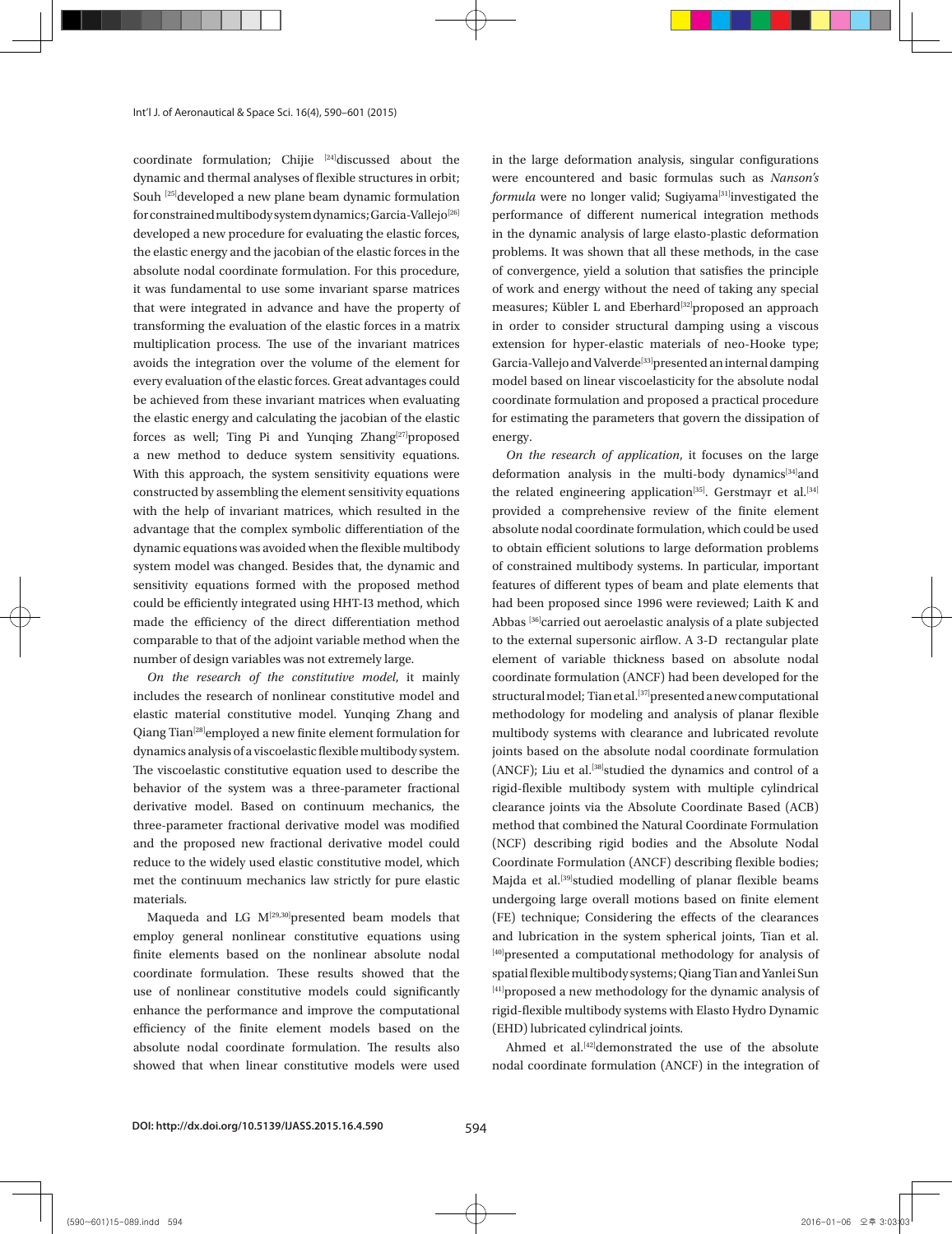finite element (FE) and multibody system (MBS) algorithms for modeling the rigid body contact and the ligament flexibility in bio-mechanics applications; Dmitrochenko<sup>[43]</sup> discussed a family of structural finite elements using a modern absolute nodal coordinate formulation (ANCF) with many applications; Difeng Hong [44] proposed a dynamic model of a linear medium with mass flow, such as traveling strings, cables, belts, beams or pipes conveying fluids; Tang studied<sup>[45]</sup>the dynamics of variable-length tethers using a flexible multibody dynamics method. The governing equations of the tethers were derived using a new, hybrid Eulerian and Lagrangian framework, by which the mass flow at a boundary of a tether and the length variation of a tether element were accounted; Zhenxing Shen et al.<sup>[46]</sup>conducted a coupled thermal-structural analysis based on the Euler-Bernoulli beam model within a framework of Absolute Nodal Coordinate Formulation; Ayman and Nada<sup>[47]</sup>investigated a way to generate new finite element in the ANCF for laminated composite plates.

*However, the absolute nodal coordinate method also has some shortcomings. According to the spacecraft structure with flexible appendages system for "large flexible multi-body plate structure", it is difficult to bear to solve scale the problem about coupled dynamics analysis and control based on the dynamic modeling of the absolute nodal coordinate method. Because this method uses the consistent quality finite element to discrete flexible body discrete objects ,it does not distinguish between rigid motion and elastic deformation, so that even the small deformation should be dealt with the method of large deformation.*

The research application of **the hybrid coordinate method** is wide, it builds a floating coordinate system for flexible component firstly, and regards the position and shape of the component as superposition between the wide range of motion of floating coordinate system and respect to the coordinate deformation. It comes out a way to establish the dynamics model which used the rigid body coordinate in the floating coordinate system with a wide range and the flexible body coordinates of the nodes(or modal coordinates). Although this method considering the interaction between the elastic deformation of components and the motion in a wide range, the coupling process which is between the rigid body motion with a wide range under low frequency and flexible body deformed motion under high frequency. So, it only applicable to describe *the wide range motion of the rigid body under low velocity*. With the flexible spacecraft and flexible mechanical arm's flexible structure with "large scale, large deformation, rigid flexible coupling, flexible-flexible coupling" movement developed in the engineering technology of lightweight, high speed,

heavy load and high precision, *the dynamic simulation of the traditional hybrid coordinate method modeling theory has been failed and completely got wrong conclusions. So it is very necessary to establish accurately coupling dynamics model which describes the flexible structure coupling system with "wide range, large deformation, rigid-flexible coupling and flexible-flexible coupling" movement*.

**Integrated modeling method** is a way which researchers proposed integrated all kinds of methods in recent years, such as absolute nodal coordinate method of floating coordinate system. Foreign scholar, called Garciar Vallejo, using the absolute nodal coordinate method modeling theory in floating coordinate system, studies the dynamic stiffness problem of plane beam that its large range of motion is known. The domestic scholars such as Liu Jinyang have been using the absolute nodal coordinate method modeling theory in floating coordinate system to establish the rigid flexible coupling dynamic model of flexible "beam" with a large range of space motion under the small deformation assumption. *However, as for the spacecraft's "large flexible multi-body plate structure system", there is few kinetic modeling studies which based on the absolute nodal coordinate method reported. And in the research of multi-body dynamics modeling of spacecraft, especially for the dynamic modeling of "plate structure system", often regards "plate structure system" as "beam structure system" to solve, such as a large solar array of satellite. Sun wing structure vibration including bending vibration and torsional vibration are both obvious, so the way what to regard it as its "beam structure system" to solve has obvious shortcomings apparently.*

**Discrete mechanism of flexible body** is one of the basic problems in flexible structure coupling dynamics under large range, large deformation, rigid-flexible coupling and flexible-flexible coupling movement. At present, the discrete methods can be roughly divided into three categories: the assumed mode method, the finite element method and modal synthesis method, the component mode synthesis method. *The assumed mode method*, which is based on the Rayleigh-Ritz method, expressed the deformation field of flexible body as a linear combination of the modal function and modal coordinates. But this method is limited for the dynamics analysis of flexible structure such as uniform beam and rectangular plate elements which has simple structure and regular shape. *The finite element method* program is good, but for large and complex systems, especially for the solution scale of coupling dynamics analysis and control of flexible structure in large overall motions is unbearable. Therefore, the finite element method should be combined with the modal synthesis technique, transformed the modal coordinate by modal analysis and the kinetic equation of and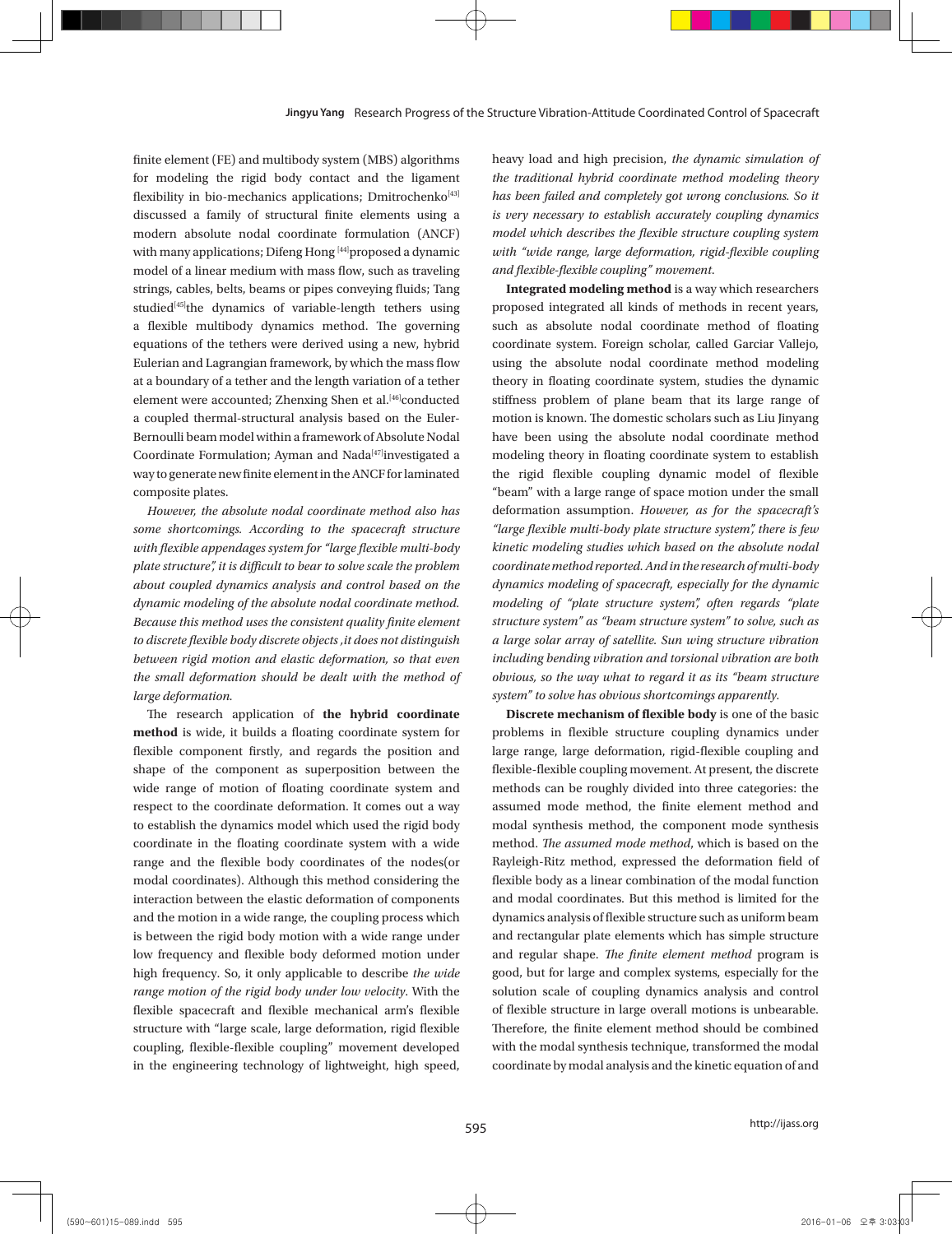modal truncation technique for node displacement to greatly reduce the solution scale. *The component mode synthesis method* segments the research system into several parts, builds modal sat and modal coordinates of components, and then, connects components independent modal coupling by the connection of parts interface, assembles the dynamic equations of the system, next, lets the modal coordinate of system dynamics equations to return to the physical coordinates by the corresponding transformation, finally, obtains the desired result. The method, which makes full use of the modal synthesis technique, can greatly reduce the solving scale.

*However, no matter which of the above methods, we need to use the modal analysis technology in order to reduce the scale of solution. And there are many difficulties in analyzing coupling dynamics of motion flexible structure in the "big range, large deformation, rigid-flexible coupling, flexible -flexible coupling" conditions.* First of all, only the component is linear in floating coordinate, can we use modal analysis method. Secondly, as a result of movement of the flexible structure in "large scale, large deformation, rigid-flexible coupling, flexible-flexible coupling" is a kind of variable structure system, adjacent components' transmission inertia by constraint and rigid influence of spatial configuration and degree of freedom is time-varying, and components motion in the large range is also time-varying, so the true frequency and mode of each component in system are dynamic and transient. It is not affordable to cost CPU if we get iteration process of average eigenvalue system equations which is in a few time.

The key to ensure the accuracy of modal analysis is weather each modal which we selected can response the actual deformation of components. At present, we can only establish a system which regard components' static mode without a wide range of motion and the superposition of static modes as their assumed modes in "large scale, large deformation, rigid-flexible coupling, flexible-flexible coupling" motion at arbitrary time when we haven't found the real modal of dynamic boundary component yet. This system can only modal-analyze the static position, so we can just get the accurate solutions in the case of low speed. And it is difficult to make quantitative estimates of the accuracy of the solution, especially for the numerical instability, and it is difficult to determine what caused it.

In recent years, scholars around the world have used different theoretical analysis and numerical simulation methods to solve the frequencies and mode shapes of system. At present, they have confirmed that it will have a greater error if we use corresponding model of flexible structure without large overall motions to discrete the

deformation of flexible structure in large overall motions when the components moves with high speed in a wide range. This way even can not reflect the real vibration mode and vibration frequency of structures.

**DROMM modeling method**<sup>[48]</sup> is proposed by the project applicant based on the lumped parameter modeling method. *This method is not only considers the disturbance of modal information, but also solves the existing problems in reducing the cost of models which is used in flexible structure models, discreteness, and solving model parameters*.

**Fractional order calculus** is a generalization of the integer order calculus, and it has many outstanding advantages compared with the integer order calculus: First of all, the integer order calculus only depends on the local characteristics of function, and fractional order calculus consider the overall information of function by weighted, so, in many applications of fractional order model can more accurately describe the dynamic response of the real system; Secondly, when describing the object with fractional characteristics by fractional order, we can not only do better in revealing the nature and behavior of objects, but also overcome the disadvantages which the same part between classical integer order calculus model theory and engineering application is few. This model can obtain a wonderful effect by few parameters, too. Thirdly, in describing the complex physics mechanical problems, the physical meaning of fractional order model is clearer and representation of it is more concise compared with the integer order model; Finally, the fractional order control expands the degree of freedom control, it can get a better control performance. It also has memory function, which not only ensure that the historical information on the present and future, but also improve the control.

## **3. Research Progress Of Flexible Spacecraft's Structure Vibration-attitude Coordinated Control**

Flexible spacecraft's structure vibration-attitude coordinated control includes two aspects: the vibration control of flexible structure and attitude control of flexible spacecraft.

**Structural vibration control** can be divided into passive vibration control, semi-active control and active vibration control. Active vibration control is a hot research topic at present. Active vibration control needs to add many main structure resonance frequences to the design of control system. At the same time, active vibration control needs to ensure that the structure model permits the existence of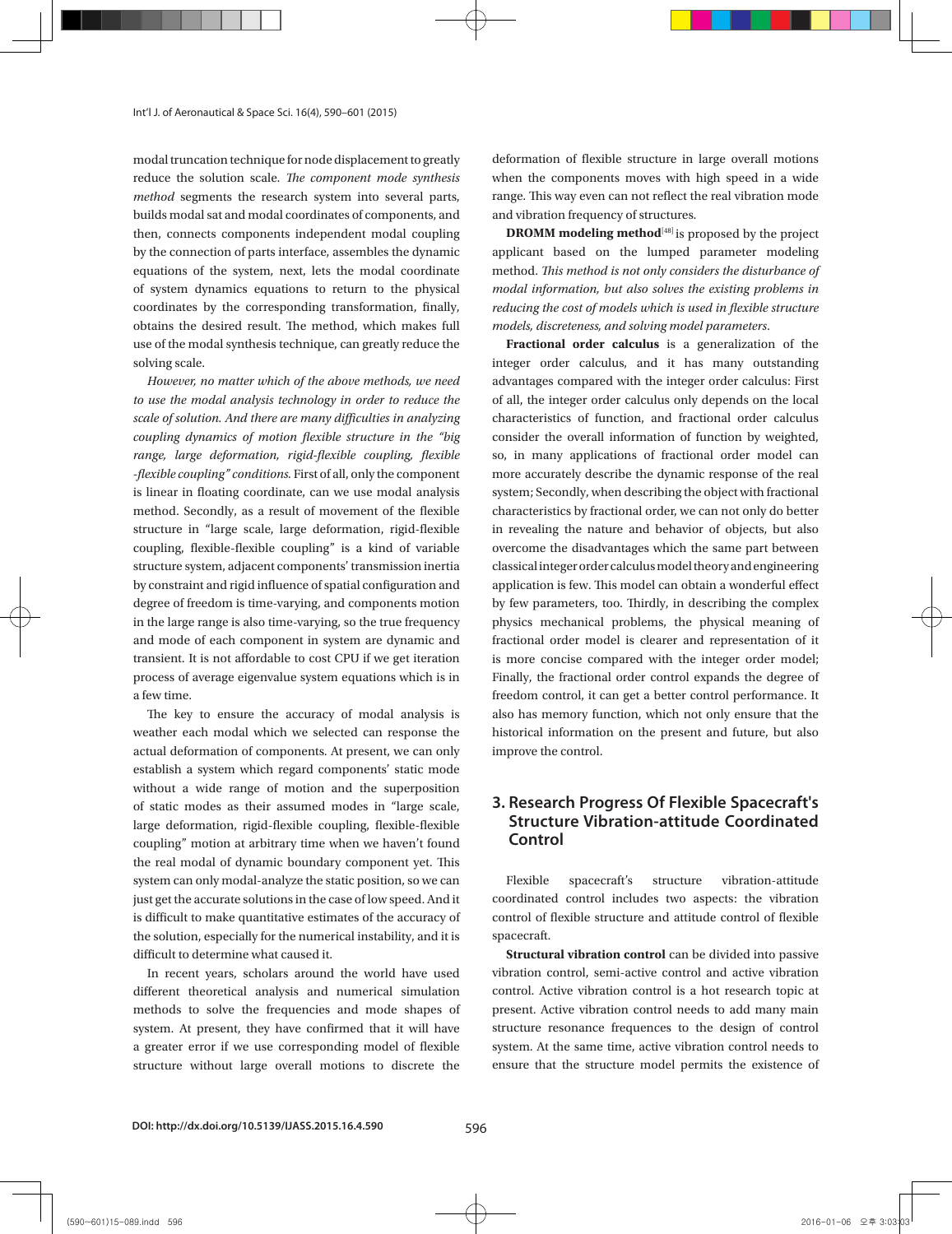multiple error.

*Traditional algorithms of active vibration control* has speed feedback control<sup>[49]</sup>, LQR control<sup>[50]</sup>, proportional feedback control<sup>[51]</sup>. However, in the design of feedback control strategy, active control method based on traditional control algorithm is not only easy to cause spillover instability, but also easy to lead serious structure vibration because of ignoring the model information. Furthermore, the premise of the vibration control based on traditional control algorithm is accurate mathematical model, and the real control system is very difficult to establish the precise mathematical model. And intelligent control theory can solve the controller design problem of the uncertainty system model. So, it will become the research trend that intelligent control theory is applied to structural vibration control. *Intelligent vibration control* research began in the 80's of last century, such as the space simulation laboratory of Hughes Co launched the experiment of solar array expansion and experimental study on vibration; Russia effectively suppressed flexible vibration of the solar panels by the intelligent control technology and save 90% spacecraft fuel in 1987.Intelligent vibration control research mainly on smart actuator and Application Research of intelligent control algorithm. In the research of intelligent actuator, it has photo induced telescopic actuator<sup>[52]</sup>, piezoelectric actuator<sup>[53]</sup>, and so on. In the research of intelligent control algorithm, it has fuzzy control algorithm, neural network-fuzzy control algorithm<sup>[52]</sup> and robust control algorithm. In the research of vibration control, it has few achievements on vibration control of large-scale multi-adagio structure intelligent systems; Reza et al. [54] presented an active vibration control (AVC) incorporating active piezoelectric actuator and self-learning control for a flexible plate structure; Mat Darus<sup>[55]</sup> realized the soft computing adaptive active control of flexible plate vibration control system. Chen Long-Xiang<sup>[56]</sup> did experimental study of delayed feedback control for a flexible plate Zhi-cheng Qiu<sup>[57]</sup> researched on sliding mode active vibration control of flexible piezoelectric cantilever plate integrated gyroscope; Ma, K. and Ghasemi-Nejhad<sup>[58]</sup> investigated simultaneous adaptive positioning and vibration control of a flexible active composite manipulator with two piezoelectric patches; Kumar and Singh<sup>[59]</sup> presented experimental adaptive identification and control of smart structures using neural networks based on system classification technique. An inverted L-structure with surface-bonded piezoceramic sensors/actuators was used for analysis; Lin J and L WZ [60] presented a novel resonant fuzzy logic controller (FLC) to minimize structural vibration using collocated piezoelectric actuator/sensor pairs; Qiu et al.<sup>[61]</sup> did experimental study on sliding mode variable structure vibration control for

piezoelectric cantilever plate vibration control.

**Flexible spacecraft attitude control** has some typical problems in the flexible spacecraft attitude control. They are parameter uncertainty of inertia<sup>[62]</sup>, disturbance torque with all kinds of space environment or not<sup>[63]</sup>, the vibration of flexible appendages<sup>[64]</sup>, actuator saturation / nonlinear effects of dead zone input<sup>[65]</sup> actuator dynamics, etc. Attitude control theory and method has gone through two stages which are the traditional control method and intelligent control technology. *In the traditional design method of the control system*, the feedback regulation what we designed in spacecraft attitude control do mostly not considering the structure of system or the factors of parameter uncertainty. We just depends on the dynamic mathematical equations which we got it by simplified abstraction. So,it can only permit that its bandwidth of closed-loop system is much more shorter than the flexible frequency in order to avoid the instability what interaction between control / structures caused. The bandwidth of attitude control system which is elected by traditional experience and methods is shorter than the 1/6 of flexible frequency in order to obtain the stability margin. This method can ensure the flexible modes are all stable gain. The traditional design method provides robustness by controlling bandwidth of the system, but it needs to sacrifice the system performance. Improving the system performance also needs to control the bandwidth to the minimum structure modal frequency at least. So, the traditional design method has certain limitations. The common traditional control algorithm are PWM control method<sup>[66]</sup>, LQR control method<sup>[67]</sup>, integral feedback control<sup>[68]</sup>, PID control method<sup>[69]</sup>, adaptive control<sup>[70]</sup>, and so on. However, the modern spacecraft structure is a typical uncertain system, because of its low frequency, modal density and model errors. This kind of system has higher requirements in the pointing accuracy and stability of the attitude motion, so it is a difficult control problem. The control effect of the traditional control system is not ideal, and sometimes it even could not ensure the stability of system operation. Therefore, scholars both at home and abroad has widely carried out researches on intelligent control theory and method, in order to achieve the requirements of the system performance and the control precision. Attitude control method what based on *the design theory and method of intelligent control* has network control<sup>[71]</sup>, adaptive sliding mode control<sup>[72]</sup>, robust control<sup>[73]</sup>, neural network-fuzzy control<sup>[74]</sup>, etc. Binglong et al.<sup>[72]</sup>aimed to address the robust control problem of rigid spacecraft attitude maneuvers in the presence of inertia matrix uncertainty and external disturbance. A back-stepping based adaptive sliding mode control (B-ASMC) design was proposed as a solution,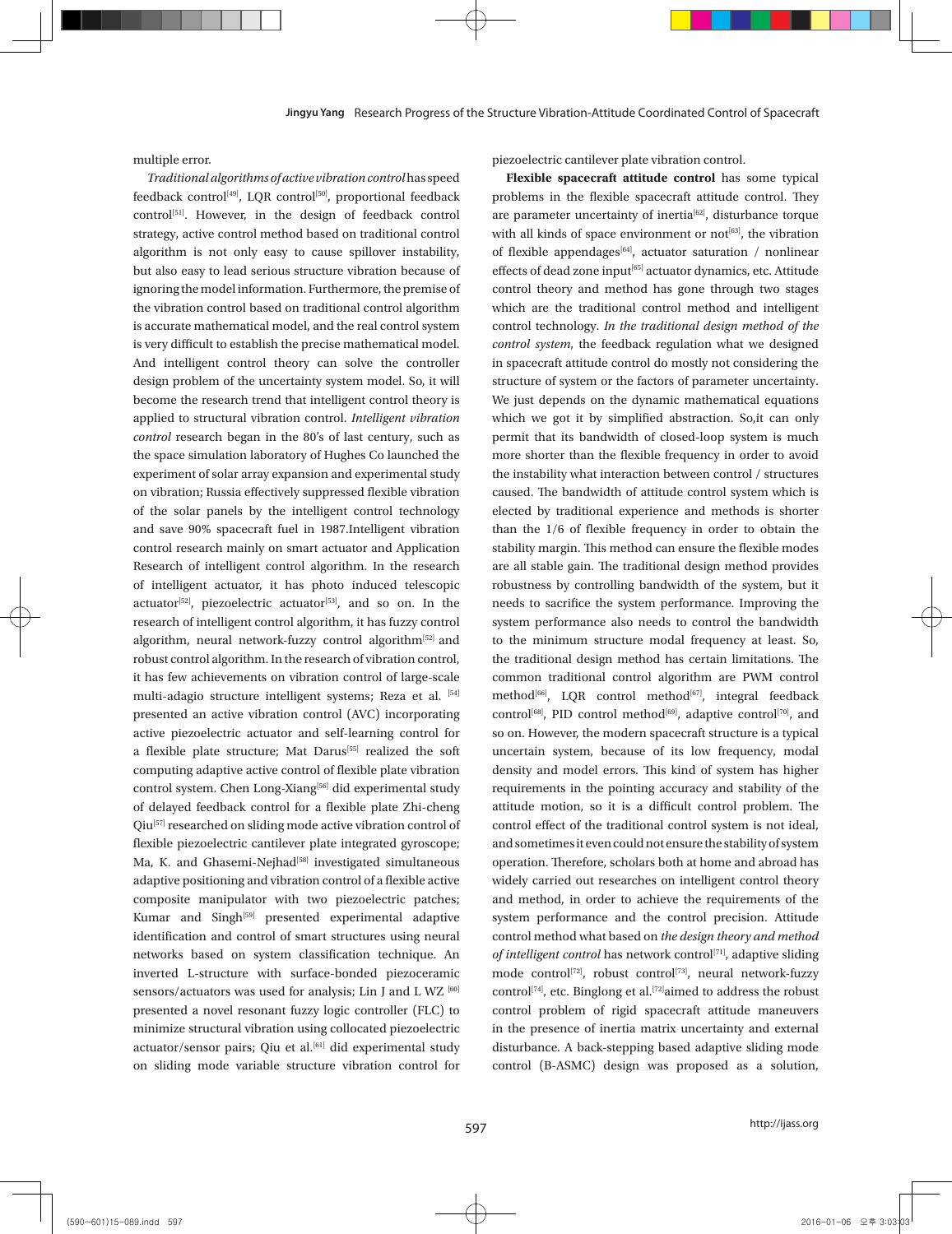where the upper bounds of the parametric uncertainty and disturbance are not required in advance; Kunfeng and Lu Y X<sup>[75]</sup>researched adaptive attitude tracking control for rigid spacecraft with finite-time convergence.

#### **Control of fractional order system**

In the current research of nonlinear large-scale system, we carried out a lot of research work contacting with the theory of intelligent control for its strong coupling characteristics<sup>[76]</sup>, uncertain problem<sup>[77]</sup>, time delay problem<sup>[78]</sup>, the dead zone problem<sup>[79]</sup>, the noise problem<sup>[80]</sup>, the control input with mismatched interconnections[81]. When there are some problems in the stability and robustness of a system, we often improve these properties by adding control mechanisms. However, when the control strategy is introduced, the uncertainty caused by all kinds of bias and error of control strategy, has became another interference factors of the system. For example, *in the structural vibration-attitude coupled control of spacecraft, due to the addition of control means, its deviation will bring a certain degree of uncertainty. How to overcome the model uncertainty caused by interference, which became the control system non-vulnerability. As a result, fractional order large-scale control system is possible way to solve above problem*.

### **4. Recommended Future Research**

The control of flexible multi-body system composed of plate-like structures has application to control of space systems, aircraft, to name a few. Flexible multi-body system composed of plate-like structures is typically lightweight and highly flexible. These systems have distributed-parameter dynamics; their natural damping is very small; they have many densely packed low-frequency modes; and their model parameters are uncertain. Moreover, performance requirements such as pointing accuracy, shape control, and bandwidth are very stringent and make the problem of structural vibration more acute. Examples of flexible multibody system composed of plate-like structures include a variety of space structures ranging from large solar panels to very complex space stations.

The future research will be concerned with the intelligent high precision shape and vibration control of flexible multi-body system composed of plate-like structures. The dynamics of flexible multi-body system composed of platelike structures is uncertain due to factors such as high nonlinearity, consideration of higher modal frequencies, high dimensionality, multiple inputs and outputs, operational constraints, as well as unexpected failures of sensors and/ or actuators. The research will be addressed the modeling of these flexible multi-body systems composed of plate-like structures and the associated vibration and shape control system new type intelligent controller design technique.

Most importantly, as the development of aircrafts, huge flexible multi-body systems have become a research focus in the field of flexible multi-body dynamics and control, such as Space Mirror and Space Solar Power Station. The technologies of intelligent structure vibration-attitude coordinated control of spacecraft composed of flexible multi-body system will speed up the development of manmade vehicles, reduce cost and risk of operation, and enhance support for future space activities greatly. No doubt that it will play a key role in future research for spacecraft and further exploitation of the outer space.

### **Acknowledgement**

This work was supported by project "Research on Intelligent Integrated Control of Coupling between Space Solar Power Station Structure Vibration and Attitude Control"(BYB22) ,"Exploration and Practice of 'Theory+Interesting+Research' Innovative Teaching Mode"(YJS2014-11), "Study of fractional order coupled structure vibration-attitude dynamic and control of spacecraft. (L2015414)".

### **References**

[1] S. Glasstone, *Sourcebook on the Space Sciences*. 1965.

[2] P. C. Hughes, *Spacecraft Attitude Dynamics*, Dover Publications, 1986.

[3] L. P. W, "Spacecraft Attitude Dynamics and Control-A Personal Perspective on Early Developments", *J. Guid. Control. Dyn*., Vol. 19, 1986, pp. 129–134.

[4] M. Balas, "Trends in large space structure control theory: fondest hopes, wildest dreams", *Autom. Control. IEEE Trans*., Vol. 27, No. 3, 1982, pp. 522–535.

[5] H. H. Cheng Liu, Qiang Tian, and Dong Yan, "Dynamic analysis of membrane systems undergoing overall motions, large deformations and wrinkles via thin shell elements of ANCF", *Com put. Methods Appl.Mech.Engrg*., Vol. 258, 2013, pp. 81–95.

[6] E. J. L. Shabana, and A A, Hussien, H. A., "Application of the absolute nodal coordinate formulation to large rotation and large deformation problems", *J. Mech. Des*., Vol. 120, No. 2, 1998, pp. 188–195.

[7] S. A. A. and Berzeri, M., "Development of simple models for the elastic forces in the absolute nodal coordinate formulation", *J. Sound Vib*., Vol. 235, No. 4, 2000, pp.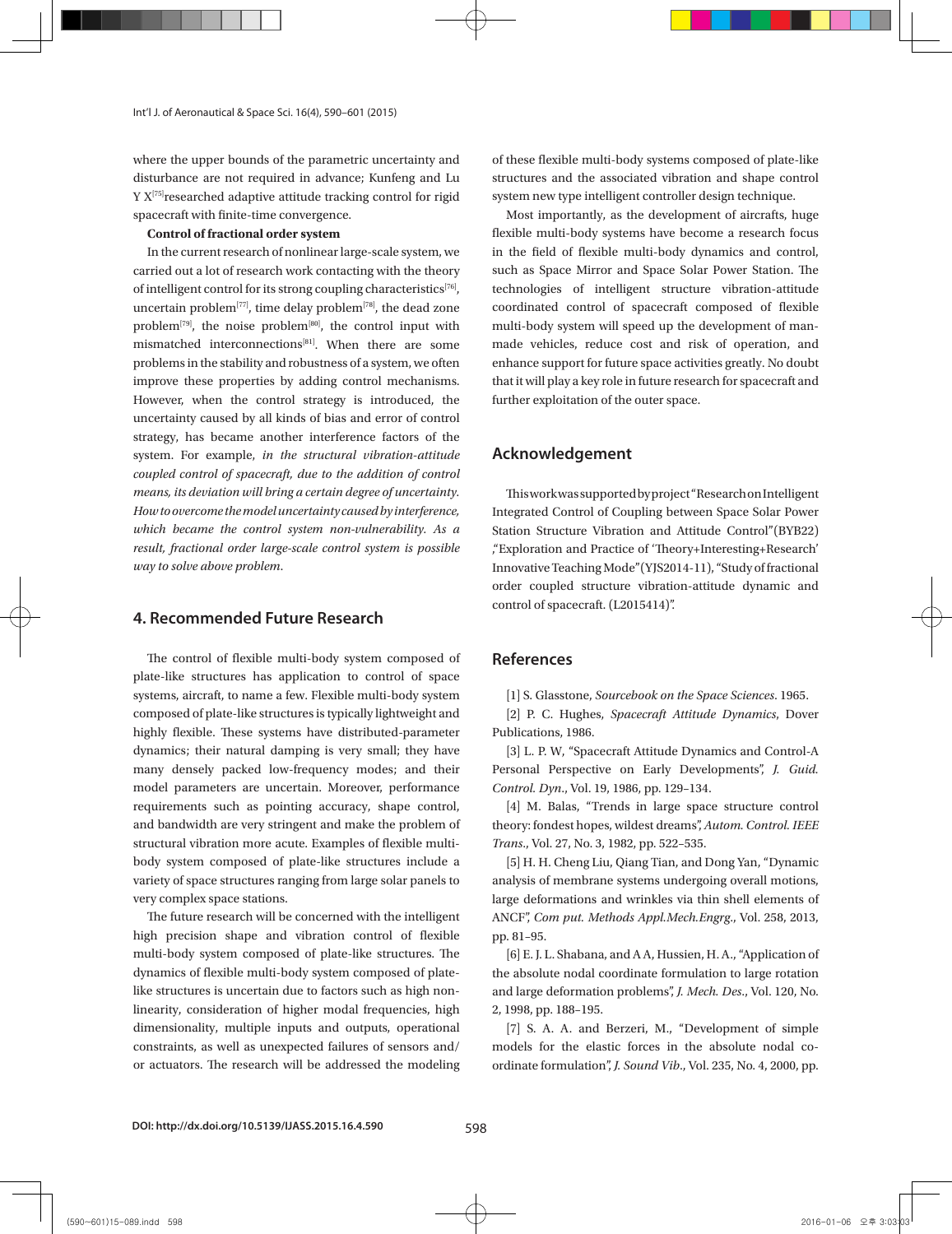539–565.

[8] S. A. A., Omar, M. A., "A two-dimensional shear deformable beam for large rotation and deformation problems", *J. Sound Vib*., Vol. 243, No. 3, 2001, pp. 565–576.

[9] M. A. M., Kerkkanen K. S. and Sopanen, J. T., "A linear beam finite element based on the absolute nodal coordinate formulation", *J. Mech. Des*., Vol. 127, No. 4, 2005, pp. 621–630.

[10] M. A. M., Dufva, K. E. and Sopanen, J. T., "Threedimensional beam element based on a cross-sectional coordinate system approach", *Nonlinear Dyn*., Vol. 43, No. 4, 2006, pp. 311–327.

[11] M. A. M., Dufva, K. E. and Sopanen, J. T., "A twodimensional shear deformable beam element based on the absolute nodal coordinate formulation", *J. Sound Vib*., Vol. 280, No. 3, 2005, pp. 719–738.

[12] E. J. L., Garcia-Vallejo, D. and Mikkola, A. M., "A new locking-free shear deformable finite element based on absolute nodal coordinates", *Nonlinear Dyn*., Vol. 50, No. 1, 2007, pp. 249–264.

[13] S. Y. and Sugiyama, H., "A curved beam element in the analysis of flexible multi-body systems using the absolute nodal coordinates", *J. Multi-body Dyn*., Vol. 221, No. 2, 2007, pp. 219–231, 2007.

[14] A. A. S., Pengfei, Li, and Florentina, M. Gantoi, "Higher order representation of the beam cross section deformation in large displacement finite element analysis", *J. Sound Vib*., Vol. 330, 2011, pp. 6495–6508.

[15] H. H., Cheng Liu, and Qiang Tian, "New spatial curved beam and cylindrical shell elements of gradient-deficient Absolute Nodal Coordinate Formulation", *Nonlinear Dyn*, Vol. 70, 2012, pp. 1903–1918.

[16] S. A. A. and Mikkola, A. M., "A non-incremental finite element procedure for the analysis of large deformation of plates and shells in mechanical system applications", *Multibody Syst. Dyn*., Vol. 9, No. 3, 2003, pp. 283–309.

[17] P. D. Y. and Dmitrochenko, O. N., "Generalization of plate finite elements for absolute nodal coordinate formulation", *Multibody Syst. Dyn*., Vol. 10, No. 1, 2003, pp. 17–43.

[18] Yoo, W., Lee, J. and Park, S., "Large deflection analysis of a thin plate: computer simulations and experiments", *Multibody Syst. Dyn*., Vol. 11, No. 2, 2004, pp. 185–208.

[19] M. A. and Dmitrochenko, O., "Two simple triangular plate elements based on the absolute nodal coordinate formulation", *J. Comput. Nonlinear Dyn*., Vol. 3, No. 4, 2008, pp. 12–41.

[20] J. F. Grzegorz ORZECHOWSKI, "INTEGRATION OF THE EQUATIONS OF MOTION OF MULTIBODY SYSTEMS USING ABSOLUTE NODAL COORDINATE FORMULATION", *Acta Mech. Autom*., Vol. 6, No. 2, 2012, pp. 75–83.

[21] G. ORZECHOWSKI, "ANALYSIS OF BEAM ELEMENTS OF CIRCULAR CROSS SECTION USING THE ABSOLUTE NODAL COORDINATE FORMULATION", *Arch. Mech. Eng*., Vol. 12, No. 3, 2012, pp. 283–296.

[22] S. A. Hussein, B. and Negrut, D., "Implicit and Explicit Integration in the Solution of the Absolute Nodal Coordinate Differential/Algebraic Equations", *Nonlinear Dyn*., No. 54, 2008, pp. 283–296.

[23] H. S. Hiroki Yamashita, "Numerical convergence of finite element solutions of nonrational B-spline element and absolute nodal coordinate formulation", *Nonlinear Dyn*, Vol. 67, 2012, pp. 177–189.

[24] Chijie, L., "Dynamic and thermal analyses of flexible structures in orbit", [PhD Dissertation].Storrs, University of Connecticut, 2006.

[25] B. Souh, "Absolute nodal coordinate plane beam formulation for multibody systems dynamics", *Multibody Syst Dyn*, Vol. 12, 2012, pp. 156–166.

[26] E. Garcia-Vallejo D, Mayo J, "Efficient Evaluation of the Elastic Forces and the Jacobian in the Absolute Nodal Coordinate Formulation", *Nonlinear Dyn*., No. 35, 2004, pp. 313–329.

[27] L. C. Ting Pi, Yunqing Zhang, "First order sensitivity analysis of flexible multibody systems using absolute nodal coordinate formulation", *Multibody Syst Dyn*, Vol. 27, 2012, pp. 153–171.

[28] L. C. Yunqing Zhang, Qiang Tian, "Simulation of a viscoelastic flexible multibody system using absolute nodal coordinate and fractional derivative methods", *Multibody Syst Dyn*, Vol. 21, 2009, pp. 281–303.

[29] S. A. Maqueda LG, "Poisson modes and general nonlinear constitutive models in the large displacement analysis of beams", *Multibody Syst. Dyn*., No. 18, 2007, pp. 375–396.

[30] M. LG, "Use of nonlinear constitutive models in the absolute nodal coordinate formulation", [PhD Dissertation], Chicago:University of Illinois at Chicago, 2008.

[31] S. A. Sugiyama H, "On the Use of Implicit Integration Methods and the Absolute Nodal Coordinate Formulation in the Analyssis of Elasto-Plastic Deformation Problems", *Nonlinear Dyn*., No. 37, 2004, pp. 245–270.

[32] G. J. Kübler L, and Eberhard, P., "Flexible Multibody Systems with Large Deformations and Nonlinear Structural Damping Using Absolute Nodal Coordinates", *Nonlinear Dyn*., No. 34, 2003, pp. 31–52.

[33] J. D. Garcia-Vallejo D, and Valverde J, "An Internal Damping Model for the Absolute Nodal Coordinate Formulation", *Nonlinear Dyn*., No. 42, 2005, pp. 347–369.

[34] J. Gerstmayr, H. Sugiyama, and A. Mikkola, "Review on the Absolute Nodal Coordinate Formulation for Large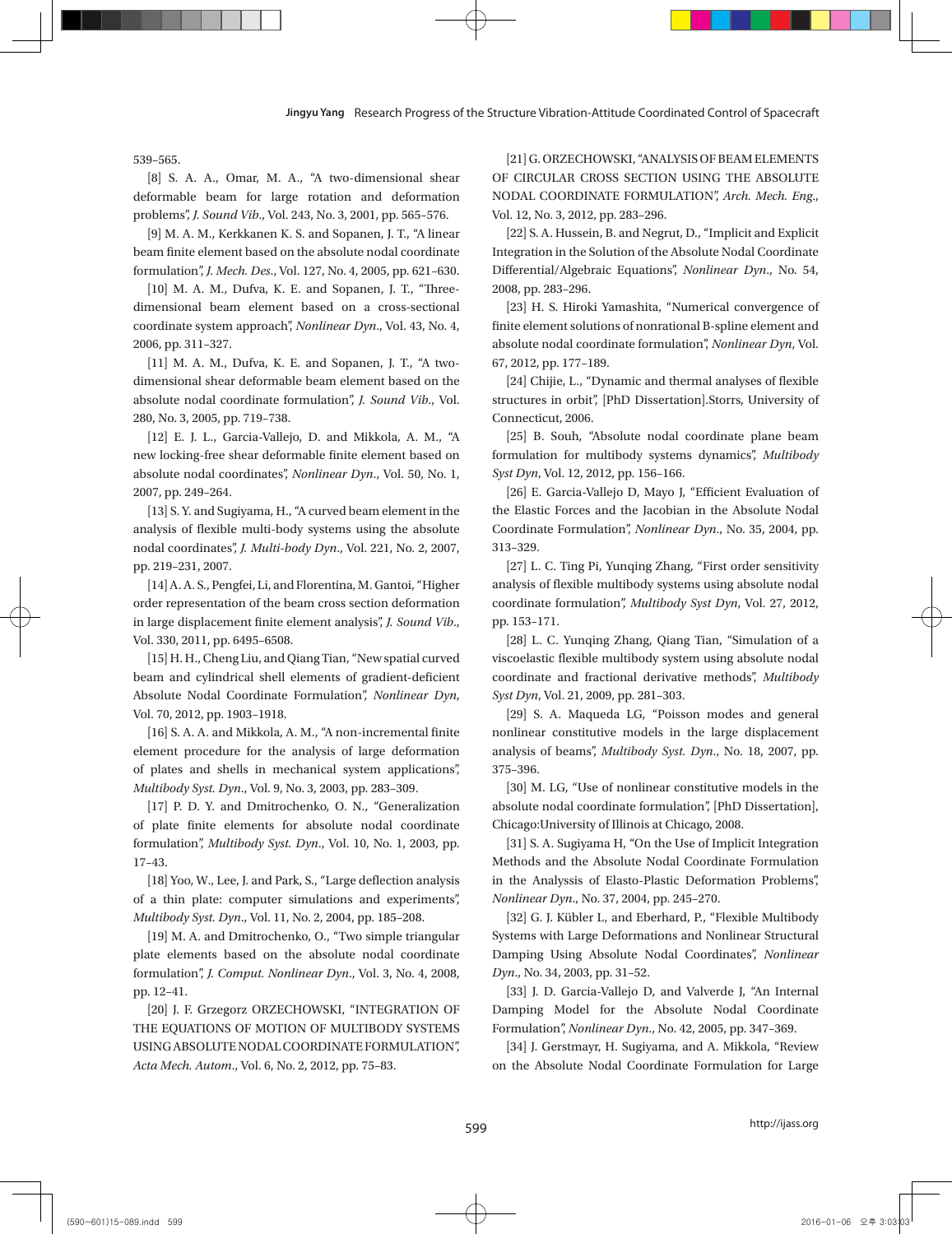Int'l J. of Aeronautical & Space Sci. 16(4), 590–601 (2015)

Deformation Analysis of Multibody Systems", *J. Comput. Nonlinear Dyn*., Vol. 8, 2013, pp. 1–12.

[35] W.-S. and Hyun-Woo Kim, "MBD applications in design", *Int. J. Non. Linear. Mech*., Vol. 53, 2013, pp. 55–62.

[36] P. M. Laith K. Abbas, and Xiaoting Rui, "Panel flutter analysis of plate element based on the absolute nodal coordinate formulation", *Multibody Syst Dyn*, Vol. 27, 2012, pp. 135–152.

[37] J. Y. Q. Tian, Y. Zhang, and L. Chen, "Simulation of planar flexible multibody systems with clearance and lubricated revolute joints", *Nonlinear Dyn*., Vol. 60, 2010, pp. 489–511.

[38] C. Liu, Q. Tian, and H. Hu, "Dynamics and control of a spatial rigid-flexible multibody system with multiple cylindrical clearance joints", *Mech. Mach. Theory*, Vol. 52, 2012, pp. 106-129.

[39] V. D. Majda Cohodar, and Wolfgang Borutzky, "Comparison of different formulations of 2D beam elements based on Bond Graph technique", *Simul. Model. Pract. Theory*, Vol. 17, 2009, pp. 107–124.

[40] Q. Tian, Y. Zhang, L. Chen, and P. Flores, "Dynamics of spatial flexible multibody systems with clearance and lubricated spherical joints", *Comput. Struct*., Vol. 87, No. 13– 14, 2009, pp. 913–929.

[41] P. F. Qiang Tian, Yanlei Sun, Cheng Liu, and Haiyan Hu, "ElastoHydroDynamic lubricated cylindrical joints for rigid-flexible multibody dynamics", *Comput. Struct*., Vol. 114–115, 2013, pp. 106–120.

[42] M. A. B. Ahmed A. Shabana, Florentina M. and Gantoi, "Integration of finite element and multibody system algorithms for the analysis of human body motion", *Procedia IUTAM*, Vol. 2, 2011, pp. 233–240.

[43] O. Dmitrochenko, "Finite elements using absolute nodal coordinates for large-deformation flexible multibody dynamics", *J. Comput. Appl. Math*., Vol. 215, 2008, pp. 368 – 377.

[44] G. R. Difeng Hong, and Jiali Tang, "Dynamic modeling of mass-flowing linear medium with large amplitude displacement and rotation", *J. Fluids Struct*., Vol. 27, 2011, pp. 1137–1148.

[45] H. R. J.L. Tang, G.X. Ren, and W.D. Zhu, "Dynamics of variable-length tethers with application to tethered satellite deployment", *Commun Nonlinear Sci Numer Simulat*, Vol. 16, 2011, pp. 3411–3424.

[46] G. Zhenxing Shen, QiangTian, and XiaoningLiu, "Thermally induced vibrations of flexible beams using Absolute Nodal Coordinate Formulation", *Aerosp. Sci. Technol*., Vol. 29, 2013, pp. 386–393.

[47] A. M. E.-A. and Ayman A. Nada, "Absolute nodal coordinate formulation of large-deformation piezoelectric laminated plates", *Nonlinear Dyn*, Vol. 67, 2012, pp. 2441– 2454.

[48] Jingyu Yang, and Guoping Chen, "Robust Nominal Model-Based Sliding Mode Robust Control for Vibration of Flexible Rectangular Plate", *Appl. Math*, Vol. 7, No. 2L, 2013, pp. 671–678.

[49] S.-Q. Zhang, Y.-X. Li, and R. Schmidt, "Active shape and vibration control for piezoelectric bonded composite structures using various geometric nonlinearities", *Compos. Struct*., Vol. 122, 2015, pp. 239–249.

[50] M. P. C. Zhang S.Q., Li H.N. and Schmidt R., "Disturbance rejection control for vibration suppression of piezoelectric laminated thin-walled structures", *J. Sound Vib*., Vol. 333, 2014, pp. 1209–1223.

[51] Y. Luo, M. Xu, B. Yan, and X. Zhang, "PD control for vibration attenuation in Hoop truss structure based on a novel piezoelectric bending actuator", *J. Sound Vib*., Vol. 339, 2015, pp. 11–24.

[52] Sh. Z. and Rongbo He, "Independent modal variable structure fuzzy active vibration control of thin plates laminated with photostrictive actuators", *Chinese J. Aeronaut*., Vol. 26, No. 2, 2013, pp. 350–356.

[53] K. S. and Thomas Rittenschober, "Observer-based self sensing actuation of piezoelastic structures for robust vibration control", *Automatica*, Vol. 48, 2012, pp. 1123–1131.

[54] A. Reza, M. Mailah, I. Z. Mat, and O. Tokhi, "Selflearning active vibration control of a flexible plate structure with piezoelectric actuator", *Simul. Model. Pract. Theory*, Vol. 18, No. 5, 2010, pp. 516-532.

[55] I. Z. Mat Darus and M. O. Tokhi, "Soft computing adaptive active vibration control of flexible structures", Elsevier, 2005.

[56] C. Long-xiang, C. Guo-ping, and P. Ji, "Experimental study of delayed feedback control for a flexible plate", *J. Sound Vib*., Vol. 322, 2009, pp. 629–651.

[57] Z. Qiu, H. Wu, and D. Zhang, "Experimental researches on sliding mode active vibration control of flexible piezoelectric cantilever plate integrated gyroscope", *Thin-Walled Struct*., Vol. 47, No. 8, 2009, pp. 836–846.

[58] M. N. Ma, K. and Ghasemi-Nejhad, "Adaptive control of flexible active composite manipulators driven by piezoelectric patches and active struts with dead zones", *Control Syst. Technol. IEEE Trans*., Vol. 16, No. 5, 2008, pp. 897–907.

[59] R. Kumar, S. P. Singh, and H. N. Chandrawat, "MIMO adaptive vibration control of smart structures with quickly varying parameters: Neural networks vs classical control approach", *J. Sound Vib*., Vol. 307, 2007, pp. 639-661.

[60] L. W. Z. Lin J, "Experimental evaluation of a piezoelectric vibration absorber using a simplified fuzzy controller in a cantilever beam", *J. Sound Vib*., Vol. 296, 2006,